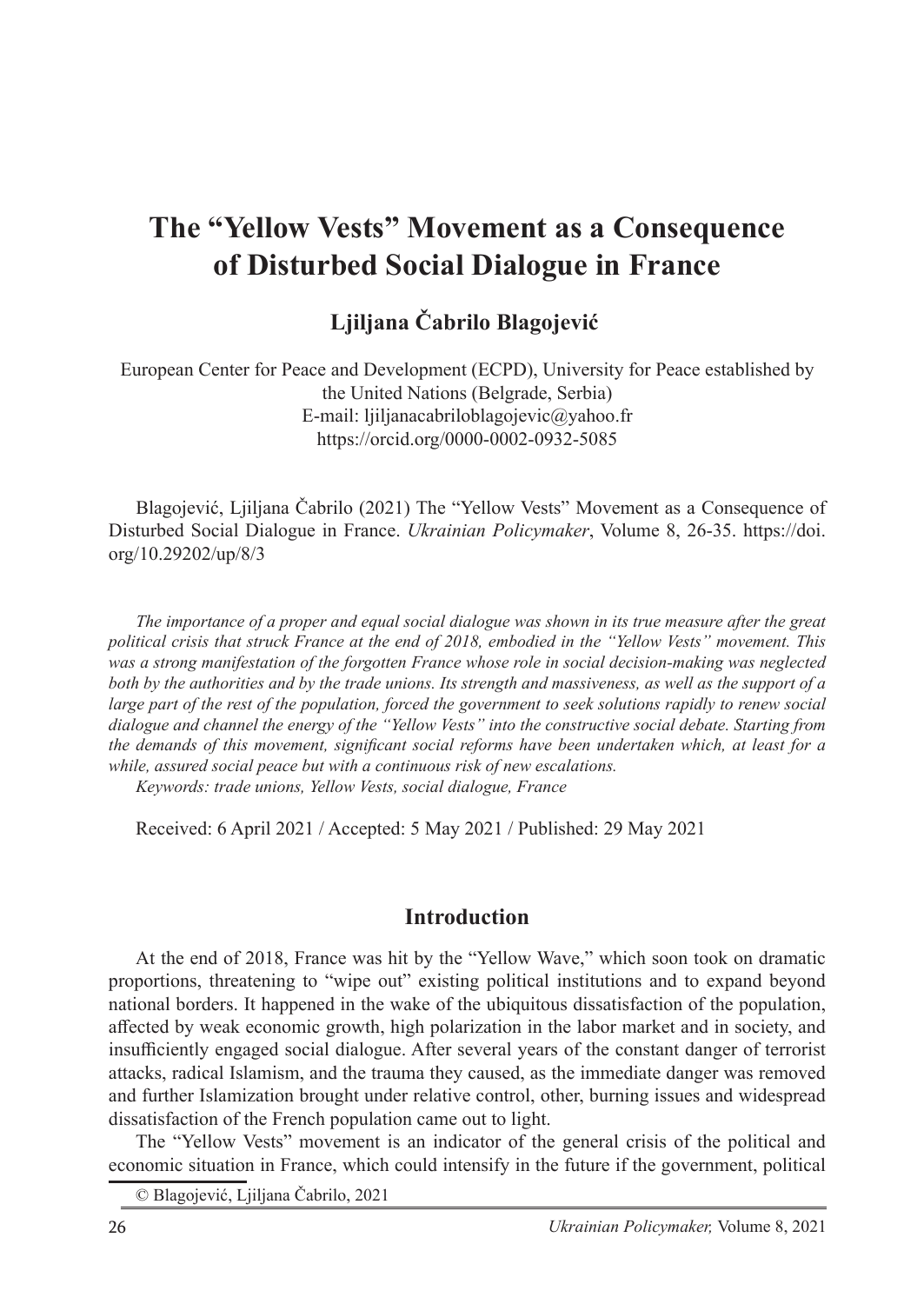parties and trade unions fail to mobilize and channel the masses. "Yellow vests" are the bearers of popular culture, which opposes specialized political forms, related to the superior strata of society and away from the base. With their appearance, the increasing plutocracy in France was slapped and forced to turn to a more active and equal social dialogue.

The aim of this work is to try to prove that compromised social dialogue is one of the elements that led to a gap in society and ultimately to a social explosion that France has not had since 1968. In this regard, the initial assumption is that the "Yellow Vests" movement emerged as a consequence of the weakened social dialogue in France due to:

- a) declining living standards and a weakened middle class;
- b) new job structures and changes in the labor market;
- c) real inequalities and its subjective perceptions among the population;
- d) obsolescence and maladaptation of trade unions and their weakened position in relation to patronage and the state;
- e) skipping classical democratic procedures by the executive.

## **Conceptual definition of social dialogue**

According to the broad definition given by the International Labor Organization, social dialogue encompasses all forms of negotiation, consultation, or exchange of information between workers', employers' and governments' representatives on the issues of common interest relating to economic and social policy. It can take place at all levels (at the level of companies, sectors, regional, national, and supranational level) and take the form of a dialogue between employers' organizations and trade unions, as bipartite, or with the involvement of public authorities as a third party – tripartite dialogue (Grečić, 2014). Social dialogue in France is based on the standards and recommendations set by the International Labour Organization and involves negotiations or consultations between social actors (representatives of employees, employers, public authorities) on economic and social issues of common interest.

One of the main actors in the tripartite dialogue is the trade union, whose role is to protect the economic and professional rights and interests of employees in negotiations with patronage and the state. The specificity of France, however, is that its unionization rate is extremely low, compared to other European Union and OECD countries. The highest rate of unionization existed immediately after World War II, 30%, before falling to 17% in the 1950s, rising slightly in the 1970s, then falling again to only 10% in the early 1990s, after which the rate stabilized at 11%. The differences in the unionization rate are large in relation to the sector of activity and the type of company. In the private sector, this level is 8.4%, while in the public sector, it is 19.1%. In companies with less than 50 employees, this percentage is only 5%, and even lower in small companies (Dares,  $2016$ ).<sup>1</sup>

## **New Job Structures and Changes in the Labor Market**

What significantly affects low unionization is the new business structure. The weakening of large industrial companies, as traditional bastions of trade unionism, has led to a decline in membership. Industrial activity has been replaced by service activities, which include great diversity, small business units, geographical dispersion, frequent job changes and the disconnection between employees. Persistent mass unemployment and job insecurity and

<sup>&</sup>lt;sup>1</sup> Directorate of the French Ministry of Labour, which conducts analyzes, studies and statistics on the topics of work, employment, professional development and social dialogue.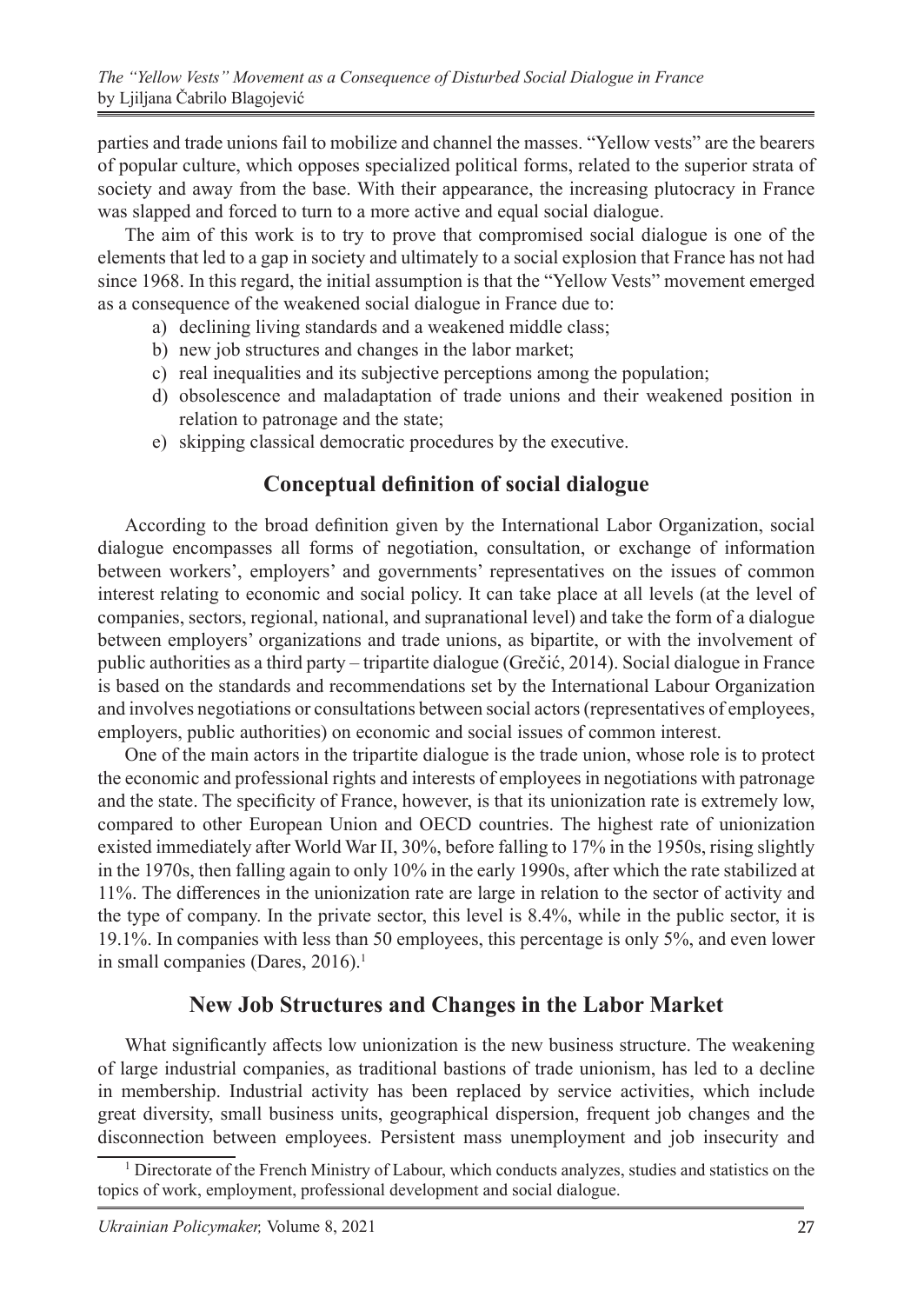atypicality have made it even more difficult to join a union. According to the Ministry of Labor, 3% of fixed-time employees and only 1% of part-time employees are unionized. Finally, the division and high politicization of unions – which is characteristic of France – limits their capacity for action and ability to adapt to new labor market conditions, and especially to attract the younger generation. Only 3.3% of those under 30 are unionized, compared to 15% of those aged 50 and over (Dares, 2016).

The crisis of trade unionism is also the result of globalization and digitalization, which have caused dramatic changes in the labor market. These transformations, which began in the eighties and have accelerated since 2007, led companies to seek more flexibility in employment and cost reductions in order to increase competitiveness, putting great pressure on employees, especially with mass job losses due to shifting production to Asian countries.

# **Poverty, Inequalities and Their Perception in France**

According to Insee (the National Institute of Statistics and Economic Studies) (Insee, 2018), in 2015, the level of poverty and inequality in France was one of the lowest in Europe – 14.2%, representing 8.9 million people.

Despite the average level of poverty that remains stable and even lower than in most other countries, what actually affects the population is the decline of the middle class, as an increasing number of people can no longer afford the standard of living they had. Although realistically, the poverty rate is stable, the impression of the vast majority is that it is on the rise. Concerns about the future are high, with 88% of the population thinking that poverty will increase in the next five years. Nearly 40% of the population is considered poor or at risk of becoming so. Poverty does not literally mean misery, but the loss of the ability to maintain the same way of life.

## **Who are the "Yellow Vests"?**

The "Yellow Vests" movement began as a protest against the increase in the tax on carbon emissions, which significantly affected the price of fuel. After this issue, which was "the straw," many others were raised as an indicator of inequality and declining quality of life for the part of the population around and below the median: general tax overload, low purchasing power, fiscal evasion of the richest strata, lack of honest social dialogue, unemployment, weakening of social services, desertification of regions far from the centers and others.

According to the conducted polls, the "Yellow Vests" movement appears, for the most part, to be non-partisan. Namely, 60% of the respondents do not belong to any political party, and they do not identify themselves as either left or right. Although they did not channel their political orientations into the existing political frameworks, they are far from apolitical, and they demonstrated this boisterously through manifestations, blocking intersections, boycotts. They have united and organized in a new way – through social networks, bypassing institutionalized frameworks, and thus, in a sense, they show greater modernism than the official political-party representatives do. A large part of them do not vote, and those who do are mostly turned to extreme political propositions.

The "Yellow Vests" are a heterogeneous group, composed of the lower and middle strata of society living in rural and urban areas, people without higher degrees – the working population, affected by poverty. According to a survey conducted by a group of sociologists,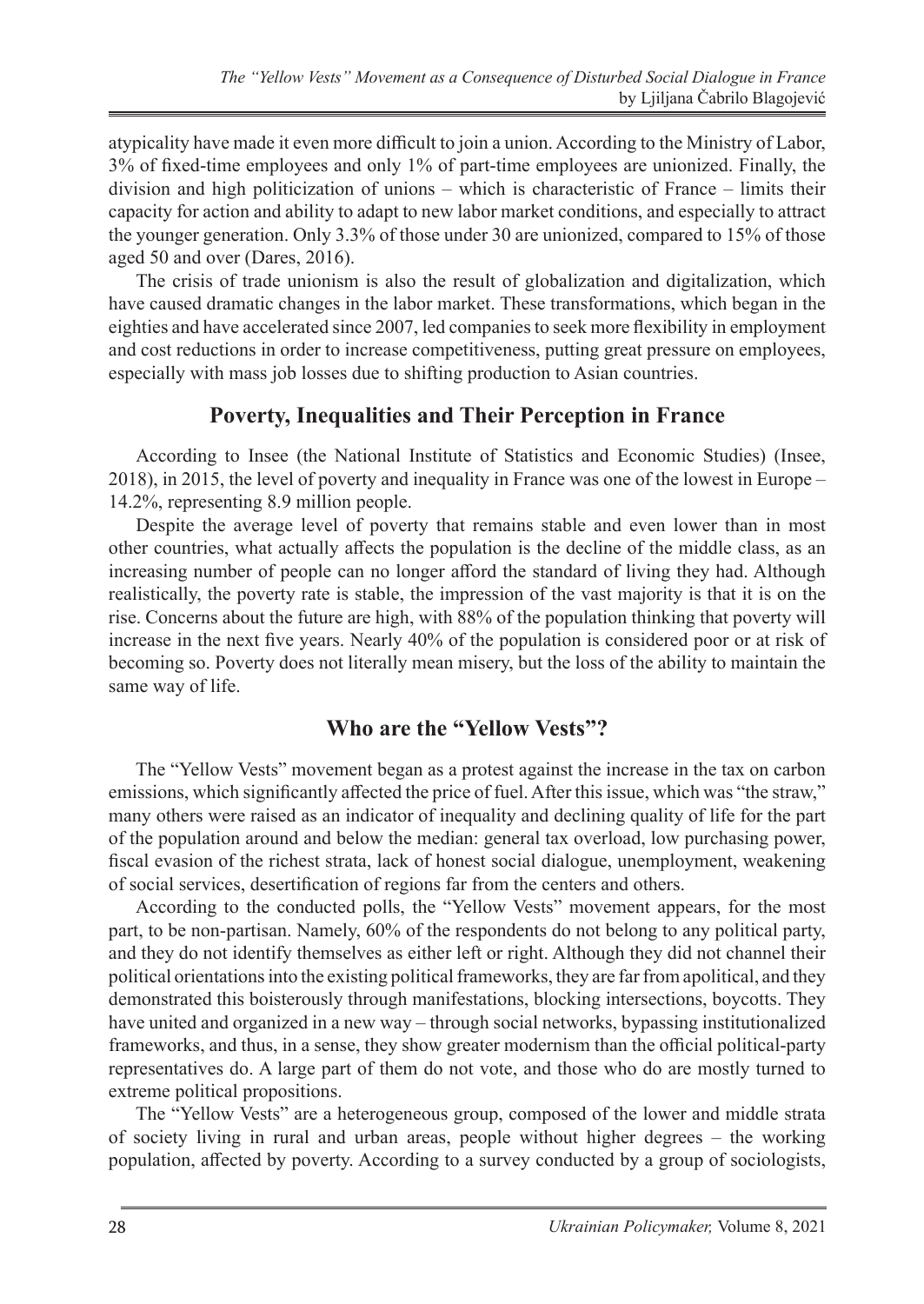political scientists, and geographers, first published in *Le Monde* magazine on December 11, 2018 (Bedock et al., 2018), "Yellow Vests" are on average 45 years old, belong to lower social classes, or the lower middle class. Clerks are the most represented: 33% of the total number of participants, while otherwise, they represent 27% of the active French population. Workers are represented with only 14% in "Yellow Vests." Craftsmen, small traders and managers of small businesses are also well represented: 10.5% of the total, while they make up 6.5% of the total French active population. Superior staff members are poorly represented: barely 5% of the total number of participants, while they make up 18% of the active population at the national level. Participants who are not working make up a quarter of the total number of participants and are mostly pensioners.

Of significant interest is the large proportion of women, most often from the lower strata of society and not usually politically active. Then, 25% of participants have more than high school diplomas, while 35% have basic professional diplomas. Nearly a third live in households below the median level, with incomes a third below average; 33% of participants state that they are apolitical, 15% define themselves on the extreme left of the political spectrum, 5.4% on the extreme right, 42.6% on the left and 12.7% on the right.

The "Yellow Vests" voted in small numbers for the current president of France (since May 14, 2017), Emmanuel Macron, in the first round of the presidential elections. 36% voted for the ultra-right, and 28% for the ultra-left. Only 5% voted for Macron. For almost half of the participants, this was their first mobilization.

In addition to demands for improved purchasing power and living standards, which should include leisure, which are less and less available, in addition to pointing to fiscal injustice, "Yellow Vests" demand respect and recognition by political authorities. Based on that, in an article in the magazine *L'Humanité*, anthropologist Bernard Kalaora repeats the term "echo," taken from sociologist Rosa Hartmut (Hartmut, 2018). The goal of the movement is to recognize its demands, but it is also a way for its participants to feel connected to others, to show their power to start things from the deadlock and to act on the world.

In the public debate that followed, the incoherence of the demands of the "Yellow Vests" was emphasized. It was pointed out that they wanted more purchasing power, improved public services, but reduced tax burden. The movement, which arose spontaneously, without elected or proclaimed leaders, was required to appoint its representatives in the social dialogue and to formulate its demands clearly. In essence, the "Yellow Vests" are a manifestation of the revolt of the "forgotten" France, small people unaccustomed to public appearances, but determined to express themselves and remind others that they also have some say in determining the political course. The fact that classical democratic means were not used for that purpose, shows, inter alia, the weakness, unrepresentativeness and obsolescence of trade unions in France and significant changes in the labor market.

The following reasons for the union's incompatibility with the "Yellow Vests" movement could be cited:

1. The spontaneous character of the "Yellow Vests" movement, the rejection of intermediaries and any institutions are contrary to the basic tenets of trade unionism. Trade unions are representative bodies, with a certain way of working. "Yellow vests" are spontaneous, direct, composed of individuals or groups of individuals that underline their mutual independence, as well as independence from unions or political parties. They demand direct democracy, characteristic of populism. By skipping the steps of representative democracy, they call for a "referendum at the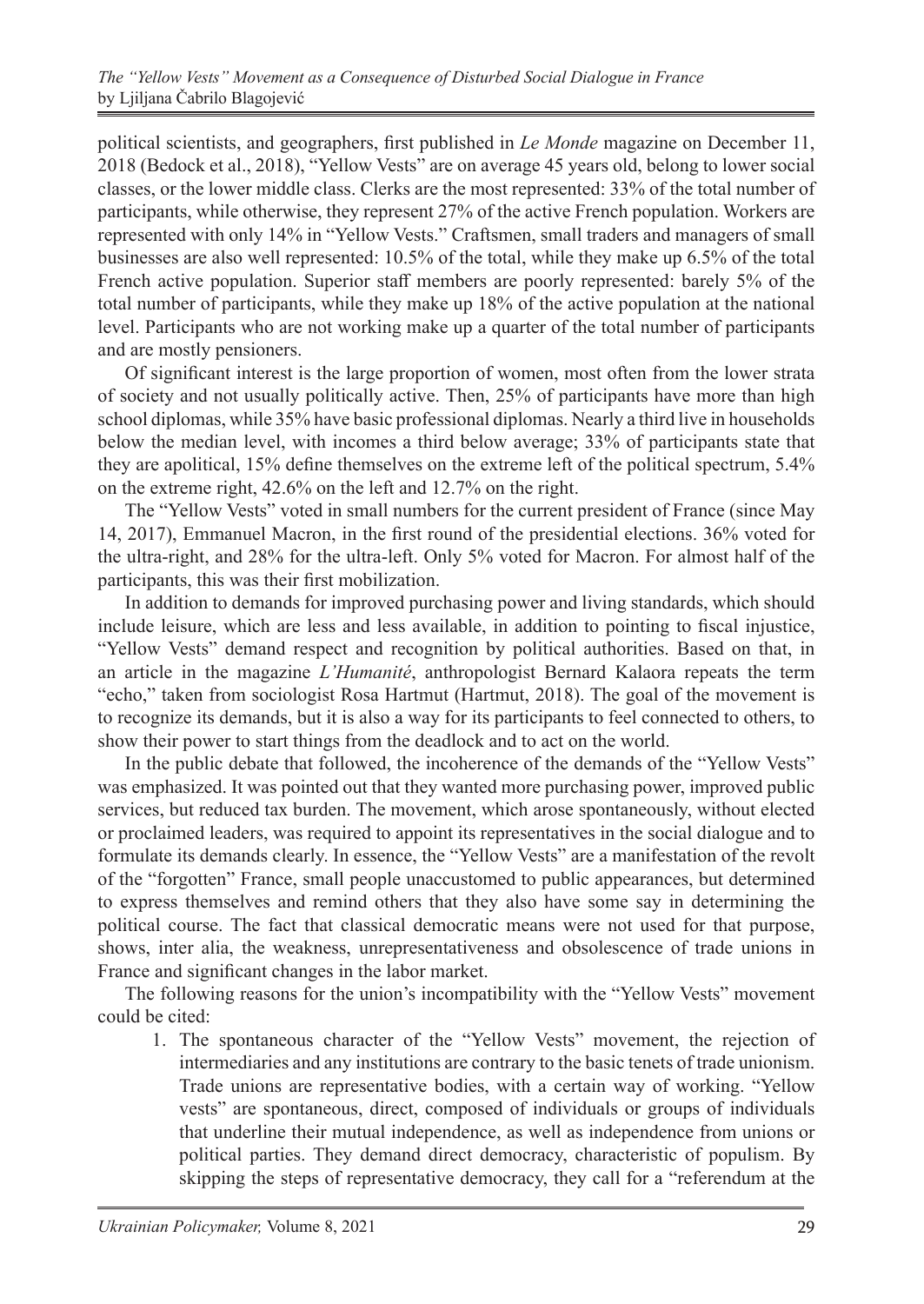initiative of citizens," which carries the risk of irrational, emotional decisions and the collapse of the existing social system, of which unions form a fixed part.

- 2. Trade unions and "Yellow Vests" are two worlds that do not intertwine in everyday life and which have difficulty in understanding each other. Many of the "Yellow Vests" work in small businesses and in sectors where unions are not present. There are also many self-employed entrepreneurs and artisans who are not affiliated with unions, as well as a significant percentage of women affected by poverty due to difficult professional and/or private situations, a population that unions find difficult to connect and place under their protection.
- 3. These groups generally have a bad opinion of trade unionism, whose activity they do not notice and which they consider too institutionalized and far from the base. As for the union, they expressed indignation towards people who never show up in the company to defend their rights, and who suddenly wake up and ask the state directly to resolve the issue of purchasing power, which should first be resolved within the company.
- 4. The demands of the "Yellow Vests" for tax cuts are in contradiction to the views and interests of trade unions, who are defending public services and social protection, financed from taxes and social contributions – the basis of the French welfare state.
- 5. Non-compliance with the rules for organizing events by the "Yellow Vests" often led to violence and violent police intervention. The unions distanced themselves and condemned all the numerous acts of violence, verbal and physical, as contrary to their practice and the basic republican principles that promote the protection of persons and property.

The "Yellow Vests" have shown that unions need to renew contact with a significant number of employees they never meet, or only rarely. The message, conveyed through the movement, testifies to the drastic fracture of French society and the difficulties of the population affected by social and territorial inequalities. The set demands must be answered through an active, engaged and honest social dialogue of all actors of tripartite cooperation. The role of trade unions in the fight against inequality must be strengthened within and outside the company, through closer contact with the working and other population, more time and more resources need to be invested in dialogue with workers.

# **Government Interventionism and Circumvention of Parliament Using Ordinances**

Former banker of the highly selective Rothschild bank, the youngest French president of all time, elected after the meteoric rise and quasi-disappearance of France's two most important political parties, Emanuel Macron has a reputation as the president of the rich, especially since he abolished the tax on wealth (in French: ISF – Impôt sur la fortune). The young and ambitious president, in line with the name of his political party "En marche" (on the move), immediately began his term with labor law reforms, announced during his presidential campaign. The reforms of the labor law, as well as the later reform of the French railways, were carried out through government decrees, without debates and votes in the French Parliament. In order to justify bypassing the parliament, the government in both cases invoked the urgency of the reforms imposed by the European Union calendar.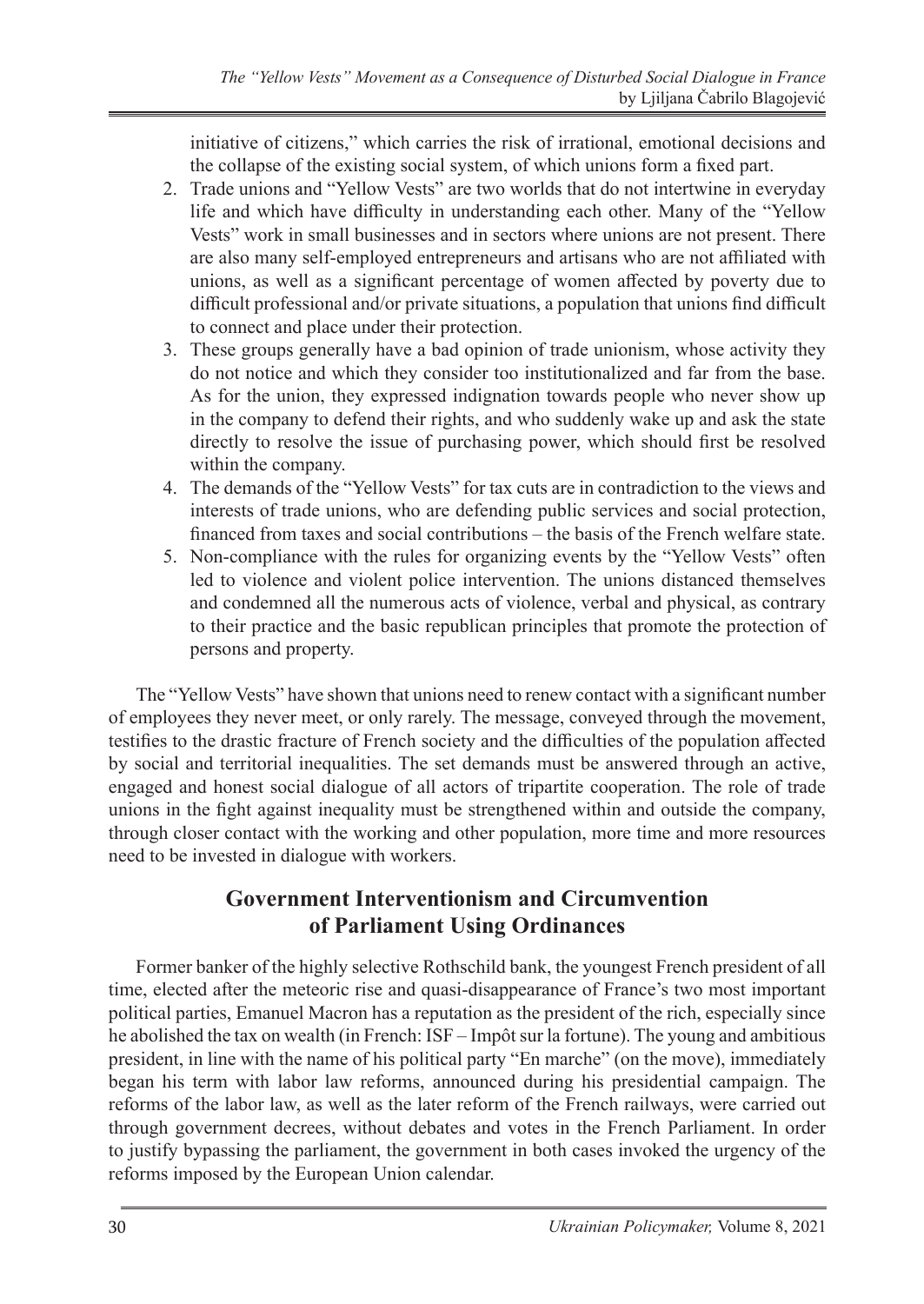Although this practice has not been rare in the past and is in line with the provisions of the French Constitution, such actions have aroused a feeling in the population that the president and the government are acting arbitrarily, not respecting social dialogue. In the absence of an institutionalized, tripartite social dialogue, the need to establish it has imposed other means.

# **Social Dialogue by Other Means**

The "Yellow Vests" movement arose spontaneously. The beginnings of the organization were on social networks, which soon led to a strong social movement that shook France in late 2018 and early 2019, forcing the government, hitherto assessed as autocratic and "autistic," to resume social dialogue and introduce measures, soon afterwards legalized, in order to respond to the urgent socio-economic situation in the country.

The French welfare state, shaken by the effects of globalization and the economic crisis, has managed to maintain its social model and curb the rise of poverty and inequality, thanks to taxes and social transfers, which are among the highest in Europe and the world. The tax burden has grown since 2008, the year of the crisis, to reach 46.2% of the gross domestic product in 2017, while the average for OECD countries was 34.2%. (OECD, 2019). This increase particularly affected the middle class, whose mass dissatisfaction with the decline in purchasing power crystallized in the "Yellow Vests" movement. The government was warned by the National Commission for Public Debate (CNDP) about the unacceptability of the increase in the carbon tax, which was assessed as penalizing those who depend primarily on fossil fuels, but the warning was deafened. Driven by the spirit of neoliberal capitalism, obligations to the European Union and a large budget deficit, the government ignored the growing dissatisfaction of the population and announced the introduction of this tax, which was the trigger for the biggest social unrest in France since May 1968.

An annual study by the OpinionWay Center for the Study of Political Life, published in *Le Figaro* on January 11, 2019, showed that the French had never expressed such distrust in its institutions and actors of democratic life since 2009, when this kind of research began. The President of the Republic – his office and he personally, were historically poorly rated: only 28% of the population trusted him, while 33% of the population trusted the Prime Minister. The score for unions was only 30%, for banks 28%, for the media 25%, and for political parties 12%. Despite distrust of political representatives and institutions, the population's commitment to democracy was at a very high level: 83% of respondents thought that democracy was better than any other way of governing, and 61% considered voting as the best way of expression for citizens.

Historian Gerard Noiriel (Noiriel, 2019), an expert on the history of immigration and the labor movement, believes that the movement and the goals of the "Yellow Vests" came from the petty bourgeoisie, and not from factory workers. According to his analysis of the movement in *Libération* magazine, what is new is the emergence of a large number of heterogeneous groups, dispersed in different geographical areas, with a great diversity of profiles, origins and requirements. According to him, that is a lesson addressed to the unions, which have failed to connect and organize this diversity. The labor movement has done much to discipline social struggles, but with the crisis of union representation, in parallel with the strong influence of the media and social networks, its role in channeling social forces has been relegated to the background, bringing us back to direct democracy movement. Noarel believes that the common point between the "Yellow Vests" and Macron's election as president is the use of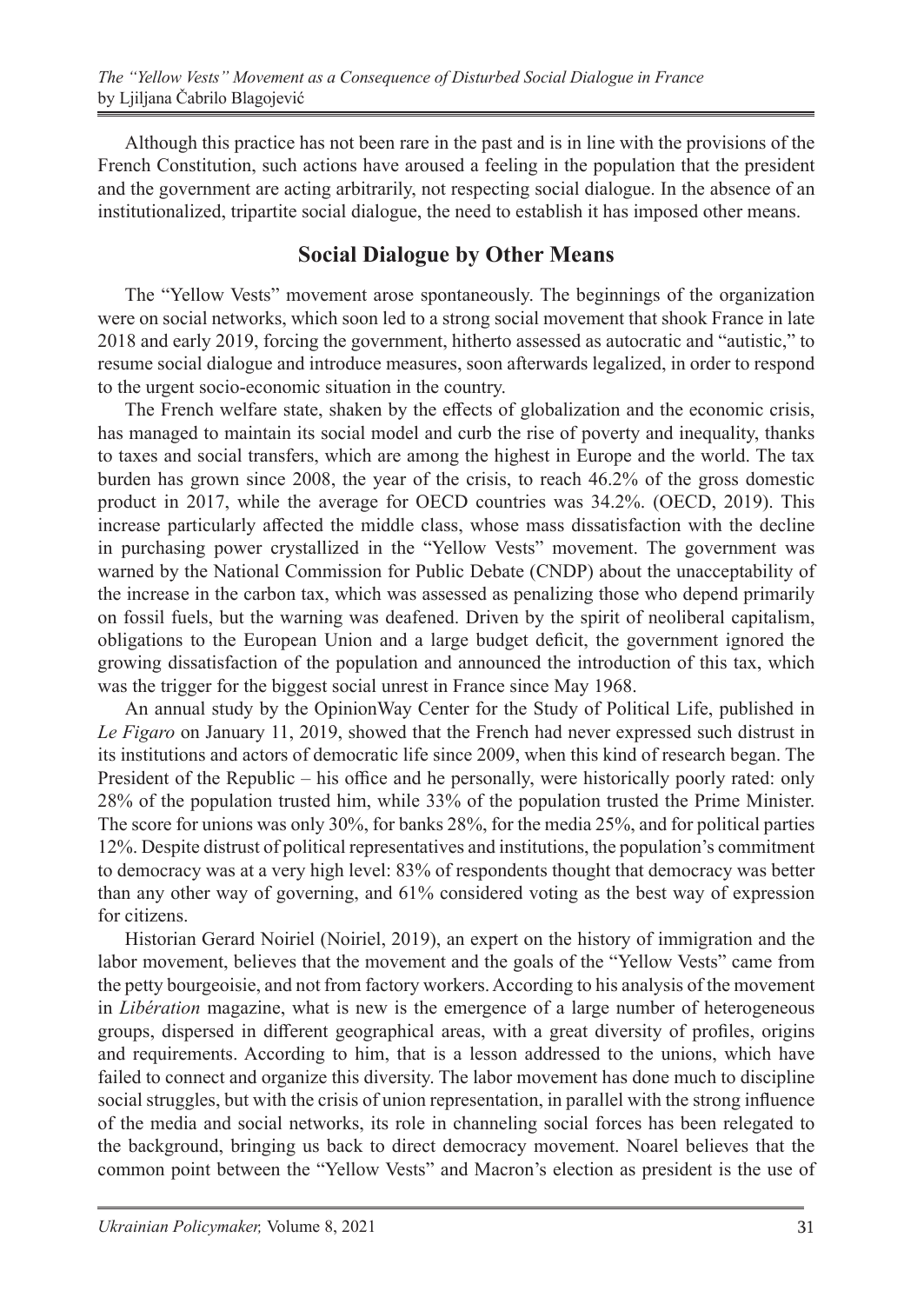social networks, and that the anger of the population is strongly focused on Macron because the lower social strata are completely forgotten in his political program: "It is not contempt, it is the blindness of the class. He is a representative of the top administration officials, who passed directly from the Rothschild Bank to the Ministry of Economy, and then to the Elysee Palace, with the conviction that the country will get out of trouble thanks to start-ups, managers and new technologies. The gap with the lower classes is widened by the fact that he did not have any experience as an elected politician before his election as president, as is the case with a large number of representatives from his party. That is why the tax on fuel turned into an explosion of rage, with the personification of things" (Schwartzbrod, 2018).

Since December 2018, the establishment of a referendum at the initiative of citizens appears to be one of the main demands of the movement. Despite the announcement of significant measures to improve the socio-economic situation in the country (increase of the minimum personal income, annulment of the announced carbon tax, defiscalization of overtime hours, etc.), which were institutionalized in the Law of December 24th, 2018, the "Yellow Vests" request for the establishment of direct democracy – that is, a referendum at the initiative of the citizens, remained their most important demand.

In order to find a way to resolve the crisis, after the unprecedented violence, both from the ranks of the protesters and, especially, from the police, for which the French authorities were given a warning by the European Council and the United Nations, the government launched a national debate, which took place from mid-December to mid-March 2019, open to all French people and throughout the territory.

The government limited the number of topics that could be discussed to four:

- a) Ecological transition;
- b) Taxes;
- c) Democracy and citizenship;
- d) Organization of the state and public services.

The consultation took place in several phases:

- a) Complaint books and conversations between citizens and mayors;
- b) Local debates organized by local government leaders, associations and individuals;
- c) From January 21, 2019, onwards, citizens could put their opinions and suggestions on a web platform specially made for the occasion;
- d) Conferences with national themes that brought various associations and syndicate together;
- e) Regional conferences that brought randomly selected citizens together.

Due to the lack of trust of the "Yellow Vests" towards the actions of the government, at the end of January 2019, they set up their own web platform, called "True Debate." Finally, the debates included 10,000 local meetings and almost two million opinions and proposals on dedicated internet platforms. On April 25, 2019, Macron concluded these debates with a press conference, during which he announced a reduction in income tax and the recalculation of small pensions according to the inflation index.

# **Macron – Policy Change and Stronger Social Dialogue**

On the occasion of the centenary of the International Labor Organization, held on June 11th, 2019, President Macron drew attention in his speech to the great inequalities in the world,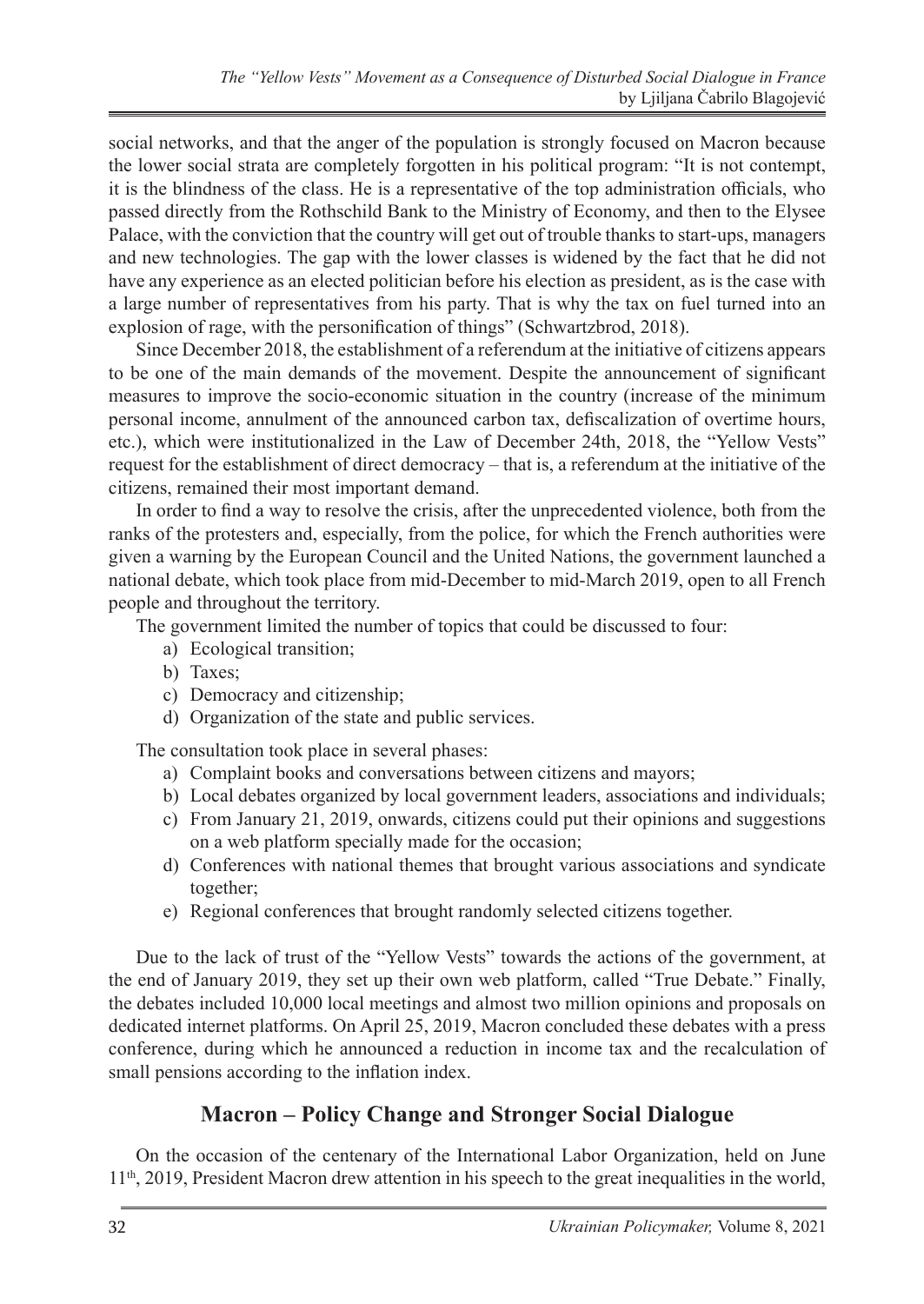saying that he himself experienced the crisis of "Yellow Vests" as "an opportunity to bring a man back to the center" (ONUinfo 2019; Elysée, 2019).

The president, who acquired the title of protector and protege of the rich, radically changed his dialogue, in relation to the first part of his term. In his speech, he warns of the great imbalances and inequalities in the world, which are at the level of the inequalities that existed before the world wars, and expresses his belief that there is a danger of the collapse of democracy. Macron promised more humanity in the second part of his mandate, acknowledging a mistake in the methods employed: "We may, sometimes, construct good answers too far from our fellow citizens… That was a fundamental mistake" (ONUinfo, 2019).

In the temple of tripartite dialogue, the International Labour Organization, the president emphasized the importance of social dialogue for the fight against all forms of inequality, starting with those that are directed towards women, as well as those that are a consequence of the digital transformation. In that regard, he underlined the importance of setting up web platforms on which workers could leave their opinions, emphasizing that new jobs in the digital sphere should not mean insecurity and diminished rights as a result.

In line with his ambition as a European leader, Macron calls for the introduction of a European minimum wage, and speaking on the issue of public debt, he states the following: "I do not want Europe to think that adjusting economic and financial policy to debt, should take precedence over social rights. In that case, we fuel extremes and doubt" (ELYSEE, 2019. This is an explicit *mea culpa* of the president and a significant change of political course.

#### **Conclusions**

The level of inequality in the world has reached an alarming level, so that even the bastions of liberal capitalism, such as the International Monetary Fund, warn of imminent cataclysms if a fairer distribution of income is not established and the planet is not protected from hyperexploitation.

The fact is that Western countries, the forerunners and bearers of this economic course, have found themselves "trapped" in their own model, from which they fail to find a way out, while trying to maintain their leading role in the world economy. By initiating globalization and leading it to its paroxysm, the capitalists of these countries shifted the course of economic development to Asian countries, following the interests of their supranational capital and becoming excessively rich, to the detriment of the rest of the population.

While inequalities at the world level have decreased with the entry of China and other Asian countries on the world market, the main loser of the globalization process is the middle class of Western countries, which is falling apart and thus disrupting the democratic Western system. Although inequalities are less pronounced in France than in other Western countries, the purchasing power of the middle class is an obsessive question, to which the weakened state, under the pressure of high public debt, fails to find an answer. In an attempt to preserve its generous social model, while meeting the requirements of competitiveness in the world market and to comply with the requirements of the European Union regarding the maximum amount of the budget deficit, the French state wanders, putting the greatest pressure on those who, unlike capital owners, do not have much freedom of choice: its middle class.

The collapse of the system is long-lasting and continuous, aided by the fiscal evasion of the richest members of society, which is not prohibited for fear of capital flight. State property has been significantly reduced, while the wealth of wealthy individuals has reached dizzying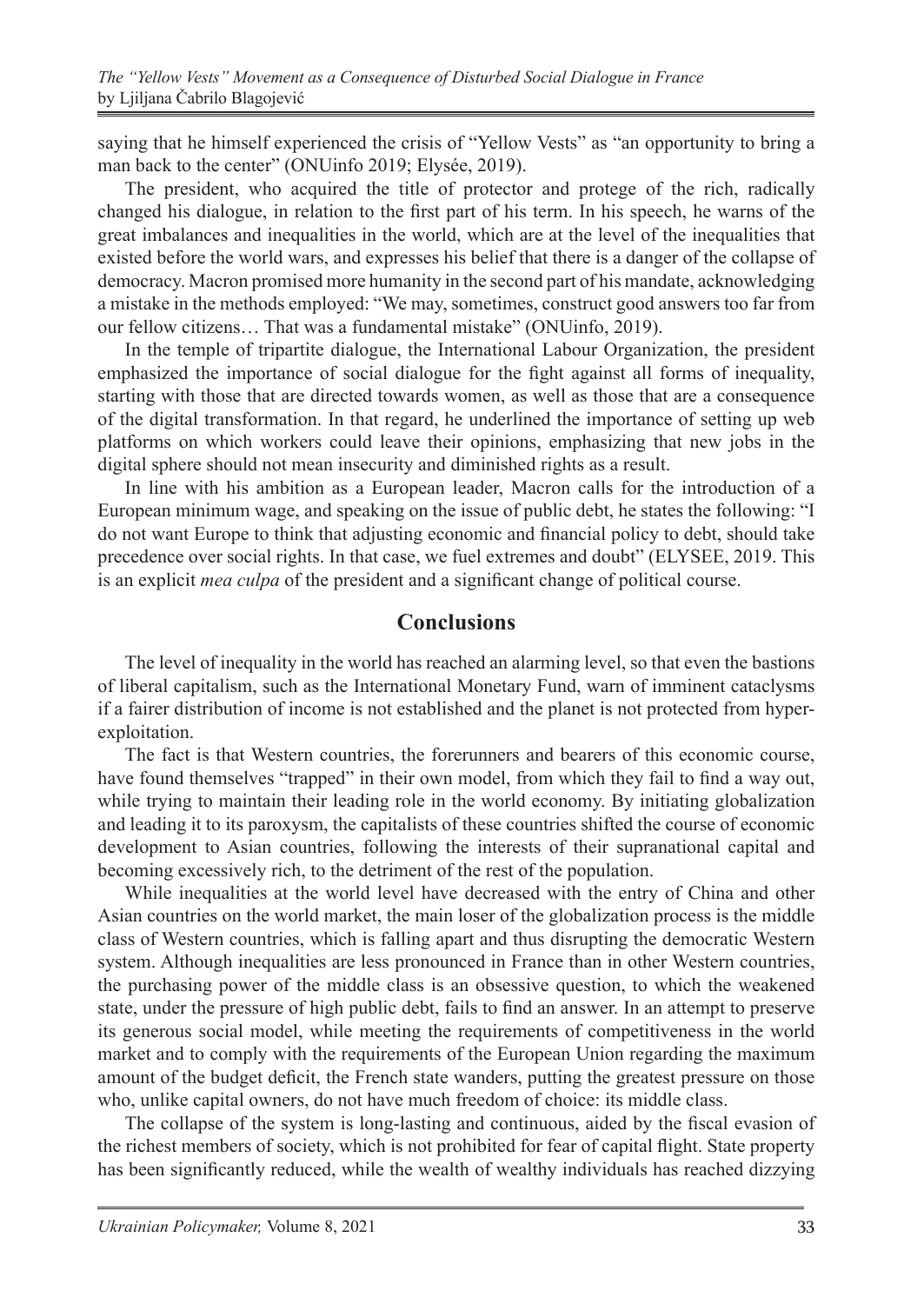levels – which is not only the case in France. The difference between the French and citizens of other Western countries is that the French are accustomed to their social model, which implies a strong state and its services, but after years of economic stagnation, they can no longer "bear" it, with the state trying to limit its own borrowing, even at the expense of social peace.

The tense socio-economic situation has discredited the main political parties that have almost disappeared from public life. Therefore, in the second round of the 2017 presidential election, they found themselves face to face Marine Le Pen, a representative of the extreme right, and Emanuel Macron, a former socialist, who left his party and formed his own, positioned at the center. Their electorates are made, on the one hand, of the lower social strata and the destitute lower middle class, and on the other, of the intellectual-financial elite.

Under such conditions, the social dialogue was significantly compromised even before Macron came to power, but he, by not taking into account the opinion of "the other France," by taking advantage of the weakness of the union and imposing his will, finally caused a social fracture. It is obvious that the existing trade union organization, bureaucratized and outdated, could not keep up with the accelerated changes in the labor market. So, its inactivity and misunderstanding of new social conditions left a gap, inciting new ways of organizing an unsatisfied population.

In all this, the crucial role was played by the famous social networks, connectivity, openness, and instantaneous transmission of information, which were the main means of the organization on a horizontal level, without hierarchy, to the heterogeneous movement without proclaimed leaders. With the strengthening of the movement, the demand for new forms of organization, that is, for direct democracy, through popular referendums, instead of through representative bodies, became stronger.

Brought to the edge, the government had to quickly seek solutions and renew social dialogue, trying to get closer to the population and make available forums and places where opinions (on issues deemed crucial by the government) could be expressed and heard, trying to channel the energy of the "Yellow Vests" and the rest of the population into a constructive discussion. Significant reforms have been implemented based on the demands of the "Yellow Vests", which, at least for now, has bought social peace, but with a continuous risk of new escalations in social unrest. With that in mind, President Macron, in his speech at the International Labour Organization, clearly underlined the necessity of social dialogue in achieving a more humane and just society.

# & **References**

- Bedock, Camille, Antoine Bernard De Raymond, Magali Della Suda, Théo Grémion, Emmanuelle Reungoat, and Tinette Schnatterer (2018) "Gilets jaunes": une enquête pionnière sur la "révolte des revenus modestes. *Le Monde,* December 11, 2018. Available online: https://www.lemonde.fr/idees/article/2018/12/11/gilets-jaunes-une-enquetepionniere-sur-la-revolte-des-revenus-modestes 5395562 3232.html?xtmc=gilets jaunes&xtcr=38
- Bidet, Jacques, André Prone, and Bernard Kalaora (2018) Mouvement des gilets jaunes: rejet de la politique ou repolitisation? *L'Humanité*, No. 22575, December 12, 2018. Available online: https://www.humanite.fr/expression-collective-de-la-colere-mouvement-desgilets-jaunes-rejet-de-la-politique-ou-664947